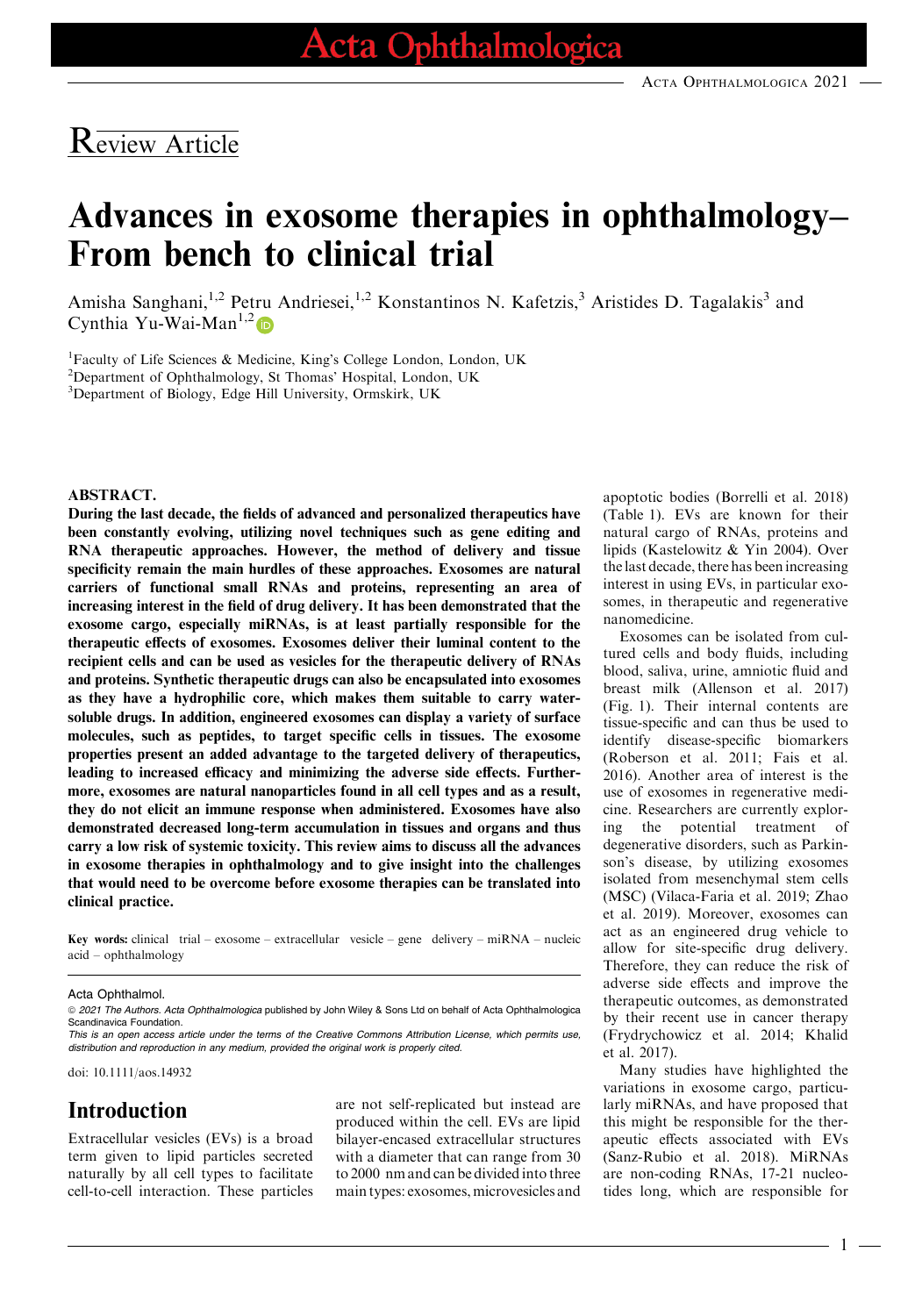|                 | Exosomes                                    | Microvesicles                               | Apoptotic bodies                    |
|-----------------|---------------------------------------------|---------------------------------------------|-------------------------------------|
| Diameter        | $30-100$ nm                                 | $100 - 1000$ nm                             | $500 - 2000$ nm                     |
| Cargo           | Proteins and nucleic acids<br>(mRNA, miRNA) | Proteins and nucleic acids<br>(mRNA, miRNA) | Nuclear fragments and<br>organelles |
| <b>Function</b> | Intercellular communication                 | Intercellular communication                 | Phagocytosis and<br>recycling       |

Table 1. Classification of extracellular vesicles in terms of size, cargo and function.

regulating gene expression at the posttranscriptional level (Frydrychowicz et al. 2014). There has been growing interest in using exosomes and miR-NAs in medicine, in particular ocular diseases. Early efforts were made to characterize some of the miRNAs present in the aqueous humour as a potential source of biomarkers for



Fig. 1. Study flowchart of exosome isolation, characterization, addition of therapeutic molecules and in vitro and in vivo testing in ophthalmic diseases. 1. The exosomes are derived from either of these candidates: (A) Mesenchymal stem cells which originate from bone marrow, umbilical-cord tissue or amniotic fluid; (B) Adipose tissue mesenchymal stem cells with positive biomarkers: Sca-1, CD44, CD105, MHC I<sup>low</sup>, CD71, CD73, CD90; (C) Retinal astroglial cells; (D) Cell-free blood, plasma or biofluids. 2. Exosome isolation by adding ExoQuick to the sample that contains debris, proteins, small vesicles and exosomes. 3. Ultrafiltration to remove debris proteins and small vesicles, and to extract exosomes from the sample. 4. Exosome characterization (Nanosight, microscopy, biomarkers) to ensure they are exosomes. 5. Addition of therapeutic molecules to the exosomes. 6. In vitro tests, for example, real-time qPCR for gene expression and cell viability. 7. In vivo tests, for example, local and systemic toxicity.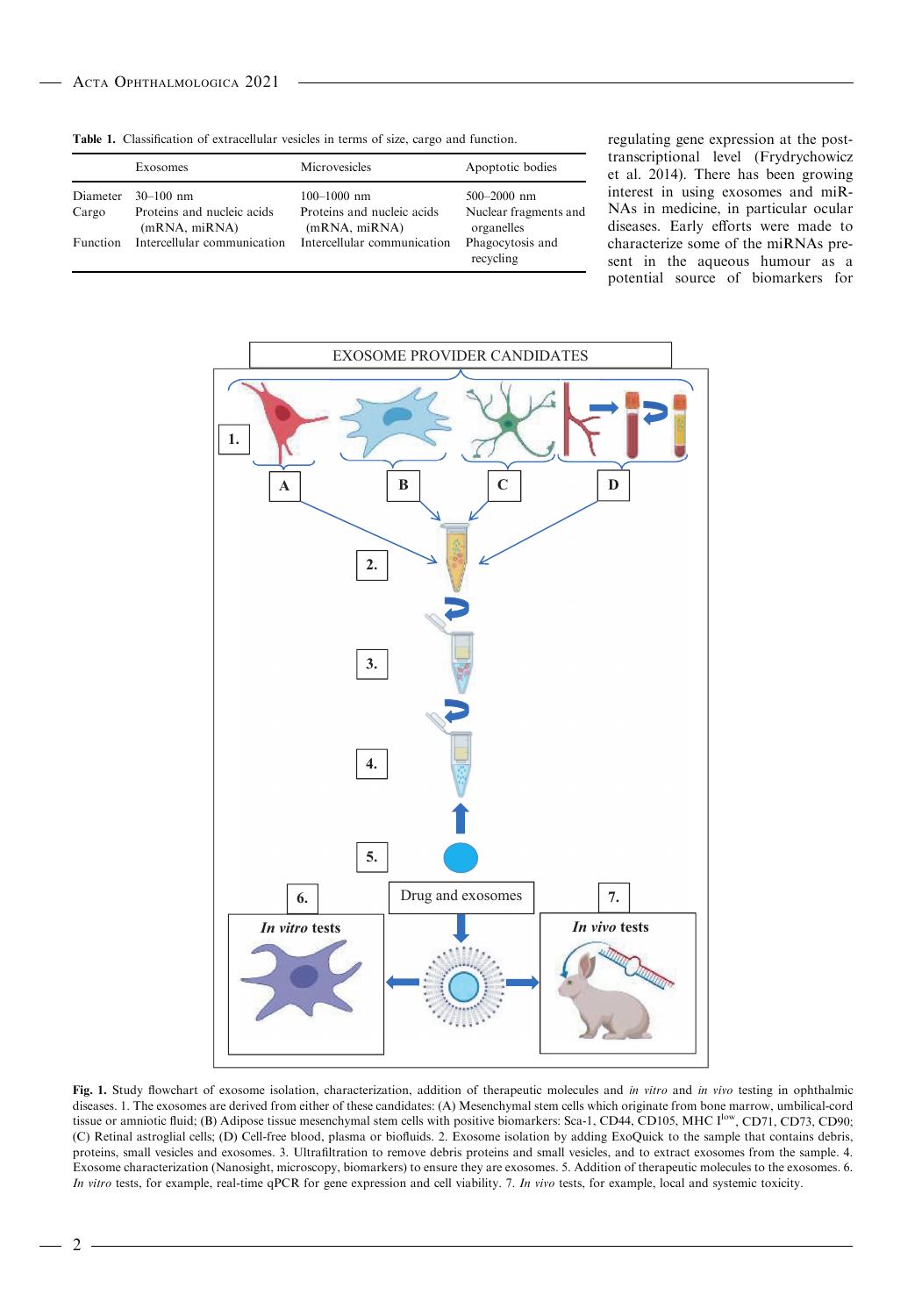disease prognosis and diagnosis, particularly in glaucoma (Dismuke et al. 2015). Furthermore, other studies have established links between specific miRNA cargos and therapeutic outcomes (Safwat et al. 2018; Zhang et al. 2019).

This review aims to give a comprehensive detailed overview of the recent studies that have utilized exosome therapies in a variety of ophthalmic diseases, including glaucoma, dry eye disease, retinal ischaemia, diabetic retinopathy, age-related macular degeneration, uveitis and optic neuropathy. We will also discuss the several challenges that would need to be overcome before exosome miRNA therapies can be translated to patients in the clinic.

### Exosomes in Glaucoma

Glaucoma is the leading cause of irreversible blindness globally (Flaxman et al. 2017). It is estimated that the prevalence of glaucoma cases will rise to 112 million by 2040, with current cases affecting 76 million people in the world (Tham et al. 2014). Glaucoma is a degenerative disease that targets the optic nerve and it is often associated with elevated intraocular pressure (Henson & Thampy. 2005). The elevated intraocular pressure in glaucoma leads to the loss of retinal ganglion cells (RGCs) and blindness. RGCs convey visual information from the retina to the brain and once these cells are lost, they cannot be regenerated (Almasieh et al. 2012). Although the mechanism by which these cells degenerate is not well understood, studies have shown that potential contributors include neuroinflammation, oxidative stress, lack of neurotrophic factors, mitochondrial dysfunction and axonal transport failure (Almasieh et al. 2012; Syc-Mazurek & Libby 2019).

Exosomes extracted from ocular fluids present an opportunity to screen for notable biomarkers and can act as a prospective diagnostic test to support clinical decision-making. Dismuke et al. (2015) analysed aqueous humour samples and noted the presence of key miRNAs, which included miR-486-5p, miR-184, miR-204, miR-181a, miR-191, miR-148a, miR-26a, miR-125a-5p, let-7a and let-7b. The authors of this study also reported that the two most abundant miRNAs between

exosomes extracted from aqueous humour and the conditioned media of primary human trabecular meshwork cells were miR-191 and miR-26a.

There have been many documented pathways associated with glaucoma and the impact that these can have on the progression of the disease (Gauthier & Liu 2017). Liu et al. (2016) found that the expression of miR-182 was significantly higher in exosomes derived from human trabecular meshwork cells, and stated that miR-182 may be involved in the pathogenesis of primary open-angle glaucoma through regulation of aqueous humour dynamics and intraocular pressure. A different study by Lerner et al. (2020) focussed on extracting exosomes from a nonpigmented ciliary epithelium (NPCE) cell line and studied their effects on the expression of Wnt proteins in a trabecular meshwork cell line. They crossmatched their miRNA findings with previously published aqueous humour miRNA profiles and found 77 similar miRNA profiles. The most abundant miRNAs found in the NPCE exosomes were miR-21, miR-638, let-7a, miR-100 and miR-16. Many of these miRNAs have been found to regulate Wnt signalling in the trabecular meshwork. Other identified miRNAs, such as miR-29, miR-17 and miR-21, were also found to modulate collagen production. These findings suggest that exosomes derived for NPCE can modulate the Wnt pathway in trabecular meshwork cells. However, further studies of the mechanisms by which exosomes modulate the Wnt pathway in the trabecular meshwork are needed to help identify new possible targets for therapeutic approaches to treat primary open-angle glaucoma.

Recent studies have tried to overcome the effects of glaucoma in animal models using exosomes isolated from bone marrow stem cells (BMSC) (Table 2). A study by Mead et al. (2018a) used rodents and divided them into three groups. Group 1 ( $n = 5$ ) had rodents that were uninjured and untreated, whereas Group 2 ( $n = 30$ ) and Group  $3$  (n = 35) had rodents injured using intracameral microbeads or laser photocoagulation of the trabecular meshwork, respectively, in order to induce elevated intraocular pressure. Both Groups 2 and 3 were treated with BMSC exosomes or fibroblast exosomes (control) in either a weekly or a monthly intravitreal injection plan. The authors reported that the use of weekly and monthly intravitreal BMSC exosomes promoted neuroprotection of RGCs.

Furthermore, Mead et al. (2018b) conducted another study using BMSC exosomes on DBA/2J mice over a 12 month period, administering monthly intravitreal injections. They similarly found that BMSC exosomes reduced the number of degenerating axons in the optic nerve. This group also carried out an in vitro study using human RGCs derived from human embryonic stem cells (Mead et al. 2020). Their results confirmed their previous findings and showed that human BMSC exosomes provided significant neuroprotection to injured human RGCs and promoted RGC survival. None of the studies reported any adverse side effects with the use of BMSC exosomes.

Although the in vitro and in vivo studies have shown promising results that BMSC exosomes may be a viable therapeutic approach to treat glaucoma in the future, a major challenge is that the neuroprotective effects appear to be short-term. The duration of the first study in rodents only lasted up to 56 days (Mead et al. 2018a) and the second study's long-term results also demonstrated that RGC function deteriorated over time. Moreover, BMSC exosomes were not effective after 6 months of treatment and provided no therapeutic benefit between 9 and 12 months (Mead et al. 2018b). Repeated intravitreal injections are thus likely to be needed every few months to maintain the therapeutic levels, which would increase the risk of potential adverse effects and the number of hospital visits needed for glaucoma patients.

Mechanistically, Mead et al. (2018a) have reported that the neuroprotective effects might be related to the miRNA cargo of BMSC exosomes, namely MIR-106A-5P, MIR-486-5P, MIR-144-5P, MIR-126-5P and MIR-100- 5P. Alternatively, the effects of BMSC exosomes might be due to the modulation of their mRNA cargo and TNFa priming through increased levels of pigment epithelium-derived factor (PEDF) and vascular endothelial growth factor (VEGF-A) (Mead et al. 2020). However, the miRNA neuroprotective effects on RGCs are still

- 3 -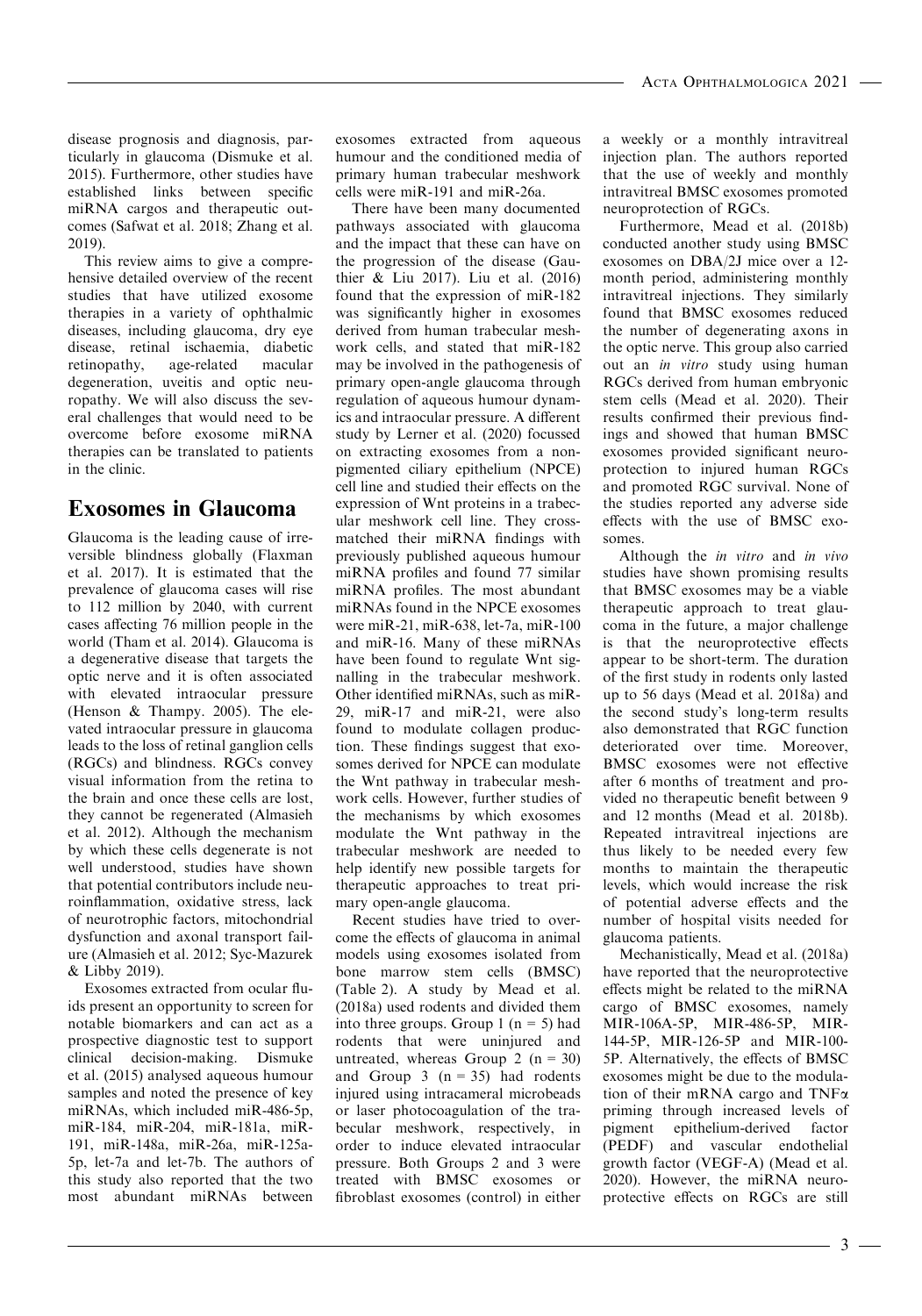|  |  |  |  |  | <b>Table 2.</b> Exosome miRNA therapies in ophthalmology. |
|--|--|--|--|--|-----------------------------------------------------------|
|--|--|--|--|--|-----------------------------------------------------------|

| Disease                                                                                                                                                                | References                            | Species                    | miRNAs                                                                                                                                                                                  | Therapeutic effects                                                                                                                                                                 | Adverse effects |
|------------------------------------------------------------------------------------------------------------------------------------------------------------------------|---------------------------------------|----------------------------|-----------------------------------------------------------------------------------------------------------------------------------------------------------------------------------------|-------------------------------------------------------------------------------------------------------------------------------------------------------------------------------------|-----------------|
| Glaucoma                                                                                                                                                               | Mead et al.<br>(2018a)                | Rodents                    | The neuroprotective effects might be<br>related to the miRNAs from BMSC<br>exosomes, namely MIR-100-5P, MIR-<br>106A-5P, MIR-486-5P, MIR-144-5P,<br>MIR-126-5P, MIR-100-5P              | BMSC exosomes promoted<br>neuroprotection of RGC and reduced<br>degenerating axons in the optic nerve                                                                               | Nil             |
|                                                                                                                                                                        | Mead et al.<br>(2018b)                | DBA/2J<br>mice             | The effects might be related to the<br>miRNAs from BMSC exosomes                                                                                                                        | Human BMSC exosomes provided<br>neuroprotection to the injured RGC<br>and promoted RGC survival                                                                                     | Nil             |
|                                                                                                                                                                        | Mead et al.<br>(2020)                 | Rats                       | The effects of MSC exosomes might be<br>due to the modulation of their mRNA<br>cargo and TNF <sub><math>\alpha</math></sub> priming through<br>increased levels of PEDF and VEGF-<br>AA | MSC exosomes stimulated RGC<br>survival resulting in neuroprotective<br>effects in rats and human RGC                                                                               | Nil             |
| Dry eye<br>disease                                                                                                                                                     | Weng et al.<br>(2012)                 | Humans                     | The precise regulation role of MSCs has<br>not been fully defined                                                                                                                       | MScs can suppress the inflammatory<br>and fibrous processes in dry eye in<br>cGvHD by targeting specific<br>$CD8+CD28$ <sup>-</sup> T cells                                         | Nil             |
| Retinal<br>ischaemia                                                                                                                                                   | Mosseiev<br>et al. (2017)             | C57BL/<br>6 mice           | The effects of human MSC might be due<br>to the paracrine factors and miRNAs                                                                                                            | Human MSC exosomes reduced retinal<br>thinning and neovascularization                                                                                                               | Nil             |
|                                                                                                                                                                        | Hajrasouliha<br>et al. (2013)         | C57BL/<br>6 mice           | The antiangiogenic effects of RAC<br>exosomes might be caused by their<br>multiple molecules (proteins, lipids,<br>mRNA, miRNA)                                                         | Exosomes from mice RAC reduced<br>choroidal neovascularization                                                                                                                      | Nil             |
|                                                                                                                                                                        | Ma et al.<br>(2020)                   | Sprague-<br>Dawley<br>rats | The effects of MSC exosomes might be<br>due to certain mRNAs, miRNAs and<br>proteins                                                                                                    | MSC exosomes prevented<br>photoreceptor apoptosis post-retinal<br>detachment, promoted anti-<br>inflammatory effects and suppressed<br>inflammatory cytokine induction              | Nil             |
| Diabetic<br>retinopathy                                                                                                                                                | Safwat et al.<br>(2018)               | Rabbits                    | The regenerative changes in the retina<br>might be associated with the increased<br>expression of miRNA-222                                                                             | Adipose MSC exosomes induced repair<br>of diabetic retinal degeneration and<br>mediated tissue repair by transporting<br>specific miRNAs                                            | Nil             |
|                                                                                                                                                                        | Zhang et al.<br>(2019)                | Rats                       | miRNA-126 expression in MSC<br>exosomes might reduce retinal<br>inflammation by downregulating the<br>high-mobility group box 1 (HMGB1)<br>pathway                                      | MSC exosomes reduced the<br>hyperglycaemia-induced retinal<br>inflammation                                                                                                          | Nil             |
| Age-related<br>macular                                                                                                                                                 |                                       |                            | degeneration (AMD)                                                                                                                                                                      | Elbay et al. 2019                                                                                                                                                                   | Humans          |
| Wet AMD<br>blood serum<br>exosomes<br>showed<br>increased<br>expression<br>of $miR-626$<br>and miR-<br>$485-5p$ and<br>decreased<br>expression<br>of $miR-885-$<br>5p. | Nil                                   |                            | Potential increased wet AMD and<br>choroidal neovascularization                                                                                                                         |                                                                                                                                                                                     |                 |
| Uveitis                                                                                                                                                                | Bai et al.<br>(2017)                  | Lewis<br>rats              | The effects of human MSC exosomes<br>might be due to their cargo which is<br>abundant in proteins and RNAs                                                                              | Human MSC exosomes inhibited the<br>autoimmune response, protected the<br>retinal structure and rescued retinal<br>function                                                         | Nil             |
|                                                                                                                                                                        | Shigemoto-<br>Kuroda<br>et al. (2017) | Rats                       | The therapeutic effects of MSCs in<br>suppressing inflammation correlated<br>with the TSG-6 mRNA level in MSCs                                                                          | Human MSCs from different donors<br>varied in their therapeutic effects in<br>suppressing inflammation in vivo, and<br>some MSCs failed to have any positive<br>therapeutic effects | Nil             |
| Optic<br>neuropathy                                                                                                                                                    | Mead and<br>Tomarev<br>(2017)         | Sprague-<br>Dawley<br>rats | The therapeutic effects might be caused<br>by specific miRNAs, namely miR-17-92                                                                                                         | BMSC exosomes promoted<br>neuroprotection and neurogenesis of<br>RGC. The expression of phosphatase                                                                                 | Nil             |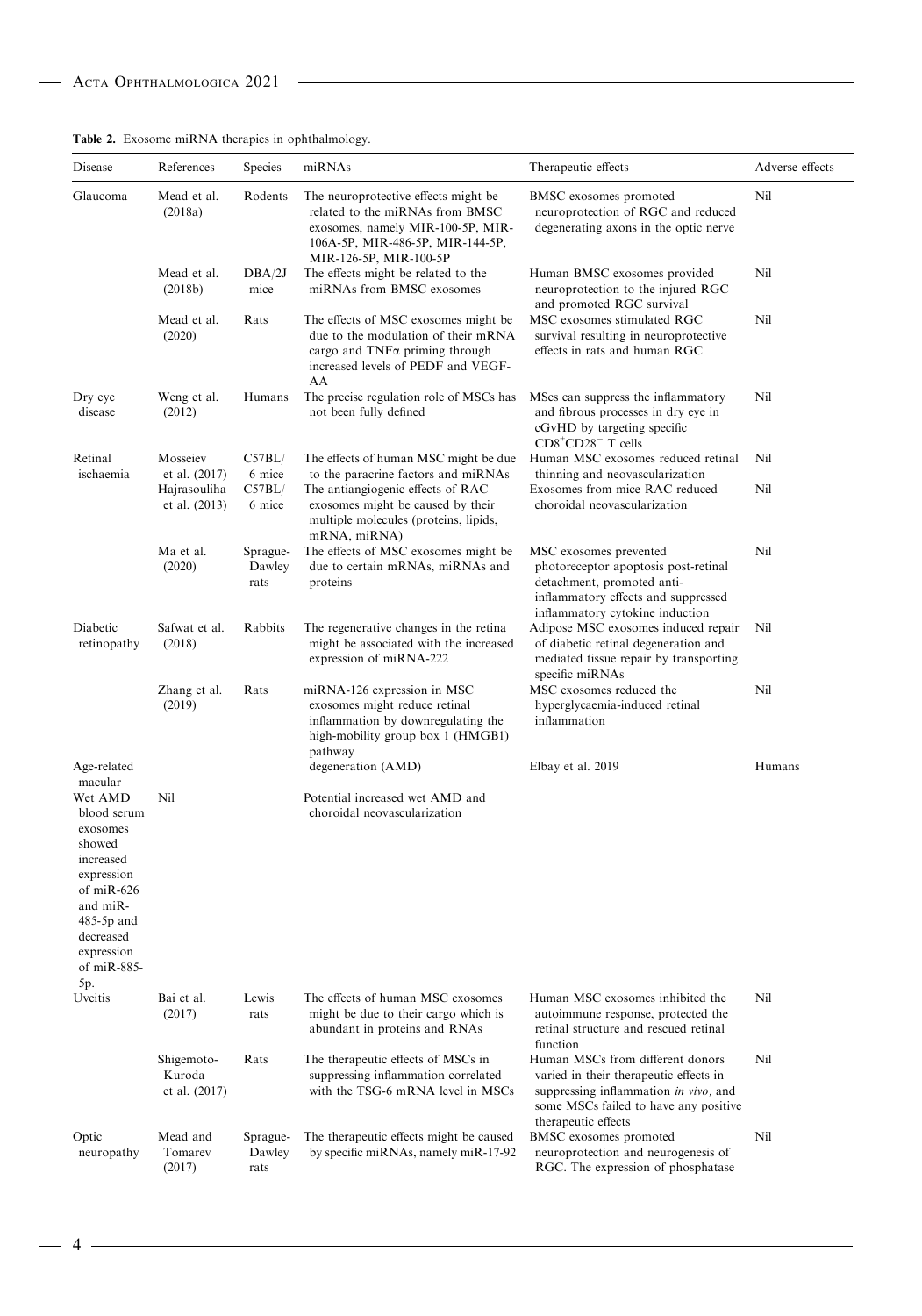Table 2 (Continued)

| Disease | References           | <b>Species</b> | miRNAs                                                                                                                              | Therapeutic effects                                                                                                                                                                  | Adverse effects |  |
|---------|----------------------|----------------|-------------------------------------------------------------------------------------------------------------------------------------|--------------------------------------------------------------------------------------------------------------------------------------------------------------------------------------|-----------------|--|
|         | Pan et al.<br>(2019) | Wistar<br>rats | The most abundant miRNAs in human<br>UMSC exosomes are miRNA-21-5p,<br>miRNA-125b-5p, miRNA-23a-3p,<br>$miRNA-100-5p$ and let-7f-5p | and tensin homolog (PTEN), an<br>important suppressor of RGC axonal<br>growth and survival, was<br>downregulated<br>UMSC exosomes promoted RGC<br>survival and glial cell activation | Nil             |  |

BMSC = bone marrow stem cells; MSC = mesenchymal stem cells; RAC = retinal astroglial cells; RGC = retinal ganglion cells; UMSC = umbilicalcord mesenchymal stem cells.

largely unknown and will require further investigation. Further studies would also be beneficial regarding the long-term efficacy of exosome therapy and to determine whether these preclinical results could be translated to glaucoma patients in the future.

#### Exosomes in Dry Eye Disease

Dry eye disease (DED), also known as keratoconjunctivitis sicca, is a common condition associated with tear film disruption and damage of the ocular surface. Even though the symptoms can be varying, they can be generally categorized into tear-deficient dry eyes and evaporative dry eyes (Lemp et al. 2007). Current treatments vary from the administration of artificial tears for mild and moderate DED to the administration of autologous serum eye drops and anti-inflammatory drugs for severe cases (Pflugfelder et al. 2007). Chronic graft versus host disease (cGvHD) is a condition that can occur after bone marrow transplantation, as the donor cells can view the recipient's body as foreign and attack it, causing inflammation (Lee et al. 2003). The cGvHD is characterized by dry eyes, joint pain, rashes and shortness of breath, with dry eyes being the most common symptom affecting 40–76% of patients (Lee et al. 2021).

MSCs have been considered as an alternative therapeutic approach for dry eyes in cGvHD. In a 2012 study by Weng et al. (2012), the group investigated the efficacy of MSCs for the treatment of cGvHD-related dry eye disease as the most important clinical feature of MSCs is their immunomodulatory role and their ability to assist in controlling inflammatory diseases (Table 2). The authors concluded that the infusion of MSCs improved clinical symptoms in 54.6% of the patients, presenting a promising alternative treatment for dry eye disease.

Based on this study and the knowledge that exosomes derived from MSCs have many of the same immunoregulatory properties as their cells of origin, the same group registered for a phase 1/2 clinical trial in December 2019 (NCT04213248). This single-arm trial aimed to determine whether umbilical MSC (UMSC) derived exosomes can alleviate dry eye symptoms in patients with cGvHD and to evaluate the clinical outcomes. The patients will be treated with artificial tears for 2 weeks, in order to establish a baseline, followed by 10 µg/drop of UMSC exosomes four times a day for 14 days. Disease indicators, such as the amount of tear secretion, tear break time and the degree of damage to tissues, will be recorded and assessed for 12 weeks after treatment.

To the best of our knowledge, this is the first and only clinical trial utilizing exosomes in ophthalmology. If successful, this study will be a breakthrough and proof of concept for the use of exosomes as an alternative therapeutic approach for the treatment of ocular diseases. It has to be noted that the estimated completion date for this trial was May 2020, however it still remains in the recruiting phase.

#### Exosomes in Retinal Ischaemia

The retina is a light-sensitive tissue forming the innermost layer at the back of the eye and consists of photoreceptors that absorb light impulses. These light impulses then travel through the optic nerve to the brain to process the image seen through our eyes. For the retina to function, it requires an adequate supply of oxygen and nutrients derived from the blood supply via the central retinal artery. If the blood supply is reduced, the retinal tissues can become ischaemic, which then leads to loss of vision. Several conditions can cause retinal ischaemia, including diabetic retinopathy and retinal artery occlusion (Minhas et al. 2012).

To study the protective effects of MSC-derived exosomes in retinal ischaemia, Mosseiev et al. (2017) used 12 male C57BL/6 mice in a 2-week study and split them into three groups  $(n = 4$  mice in each group) (Table 2). Mice in the first and second groups were placed in a closed chamber at 75% oxygen for 5 days to cause oxygeninduced retinopathy. Mice in the first group were then injected with saline, whereas mice in the second group were injected with exosomes derived from human MSC. Mice in the third group (control group) were kept in standard room air and were injected with saline. The authors reported that human MSC exosomes were well-tolerated and had a positive therapeutic effect on retinal ischaemia, leading to a significant reduction in retinal thinning and neovascularization. They also suggested that the therapeutic effects might be due to the paracrine factors and miR-NAs of human MSC exosomes (Mosseiev et al. 2017).

These findings were further supported by an earlier study by Hajrasouliha et al. (2013) who used exosomes from mice retinal astroglial cells (RAC) to significantly suppress retinal vessel leakage and to inhibit choroidal neovascularization (CNV) in a laserinduced C57BL/6 mice model. These studies show that exosome therapy could provide a more targeted therapeutic approach to the damaged tissue and limit the treatment's adverse effects. The antiangiogenic effects might also be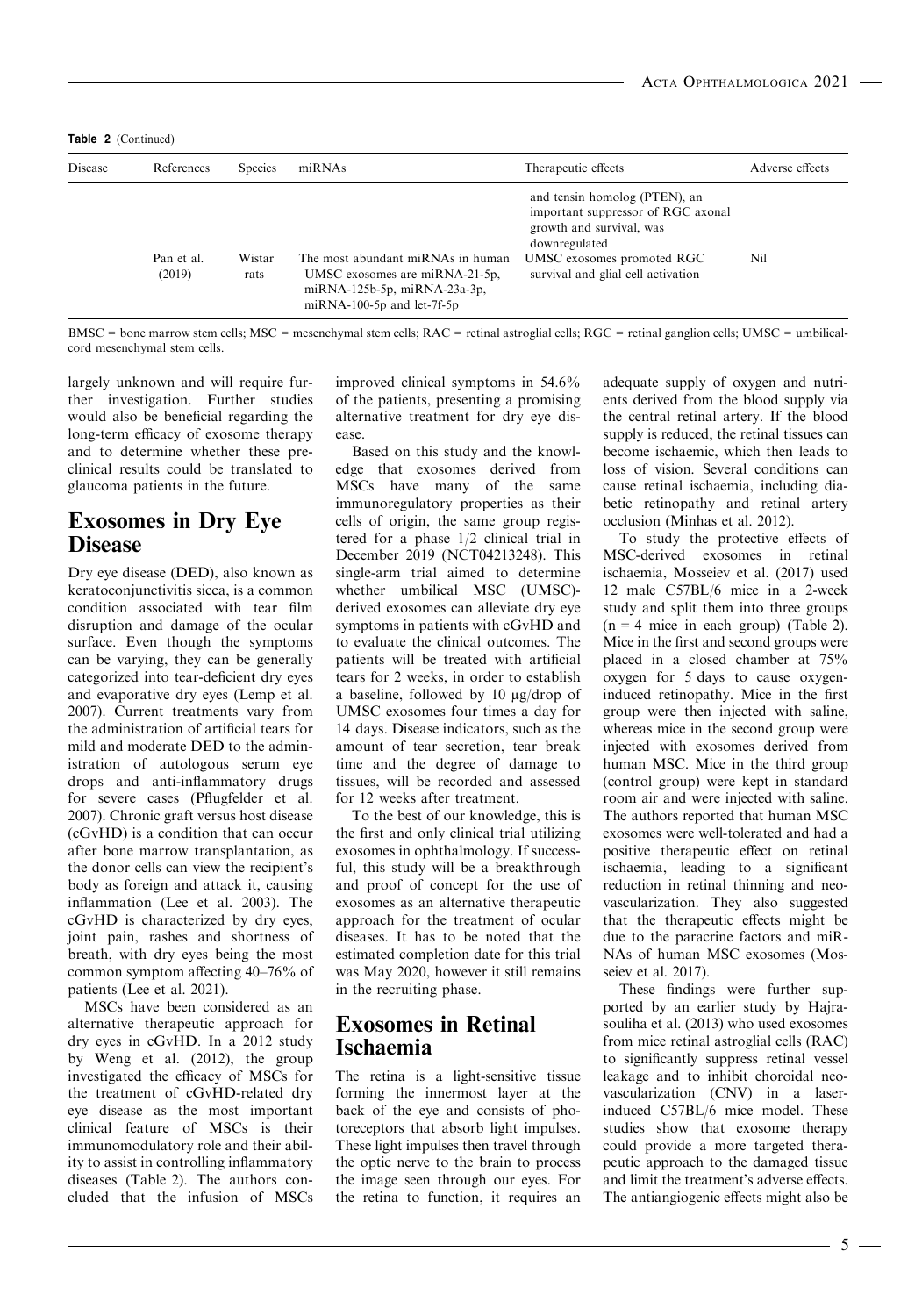related to the multiple molecules (proteins, lipids, mRNA, miRNA) of RAC exosomes (Hajrasouliha et al. 2013).

A more severe form of retinal ischaemia can occur if the retina becomes detached from the retinal pigment epithelium. Some of the consequences of a retinal detachment include atrophy of the photoreceptor cell layer, retinal thinning and retinal pigment epithelium alterations (Ghazi & Green 2002). A study conducted by Ma et al. (2020) used MSC exosomes from Sprague-Dawley rats to study their effects in retinal detachment. They found that MSC exosomes were able to prevent photoreceptor apoptosis following retinal detachment in the rat model. The MSC exosomes also promoted antiinflammatory effects and suppressed inflammatory cytokine induction. Similar to the studies in glaucoma, this study showed that exosome treatment had beneficial neuroprotective effects (Mead et al. 2020).

MSC exosomes represent a promising therapy for retinal ischaemia with no adverse side effects reported in the studies. However, further dose-response studies are needed to determine the mechanism of action and any potential long-term treatment effects. Immunogenicity is also a potential concern for clinical translation in patients. Interestingly, (Mosseiev et al. (2017) used human MSC exosomes on mice in their study and found no immunogenicity Mosseiev et al. (2017). However, it is unknown if animal-derived exosomes would be compatible with human retinal disease models and whether exosomes would need to be matched to specific patients in clinical practice. Many of these preclinical studies have been conducted on animal models; however, future studies will need to test whether the same effect can be achieved when using exosome therapies in humans.

#### Exosomes in Diabetic Retinopathy

The prevalence of diabetes was over 3.9 million people in the UK in 2019 (Diabetes UK, 2020). Diabetic retinopathy is a common complication of diabetes and is one of the leading causes of blindness in the working-age population (Wang & Lo 2018). Diabetic retinopathy can be divided into two main types: non-proliferative diabetic retinopathy (NPDR) and proliferative diabetic

retinopathy (PDR). Clinical manifestations of NPDR are microaneurysms, retinal haemorrhages and intraretinal microvascular abnormalities, whereas PDR is characterized by neovascularization. Both types of diabetic retinopathy can lead to diabetic macular oedema (Stitt et al. 2016).

Recent studies utilizing exosome miRNA therapy have shown promising results in diabetic retinopathy (Table 2). Safwat et al. (2018) induced diabetes in a rabbit model using streptozotocin intravenous injections. Exosomes were extracted from MSCs isolated from rabbits' adipose tissue and were injected in the diabetic rabbits using intravenous, subconjunctival or intraocular routes (Safwat et al. 2018). Interestingly, different routes of exosome administration resulted in different therapeutic effects on the retina. Twelve weeks post-injection, subconjunctival exosome treatment restored the retina's cellular components, whereas intraocular exosome treatment encouraged retinal regeneration and formed well-defined layers like those in a normal retina. Conversely, systemic intravenous exosome treatment increased retinal thickness with an irregular ganglion layer. The authors found an increased expression of miRNA-222 in the retinal tissue of the rabbits treated with exosomes and proposed that MSC exosomes could mediate regenerative changes in the retina by transporting specific miRNAs like miRNA-222 (Safwat et al. 2018).

Another study by Zhang et al. (2019) showed that MSC exosomes overexpressing miRNA-126 were able to reduce the retinal inflammation caused by hyperglycaemia in a rat model. MSC exosomes were isolated from the media of human umbilical cord-derived MSCs, followed by the transfer of miRNA-126. The authors reported that the administration of miRNA-126-expressing MSC exosomes significantly reduced the hyperglycaemia-induced expression of the high-mobility group box 1 (HMGB1) pathway and the activity of the NLRP3 inflammasome in human retinal endothelial cells (Zhang et al. 2019). Although the results are promising with no adverse effects reported in both studies, the role of MSC exosomes and specific miRNAs in the process is still unknown, and further studies will be needed to explore this further. A later study by Huang et al. (2018) also

found that in the mouse model, there was an association with IgG-laden exosomes in diabetes that led to the activation of the classical complement pathway.

#### Exosomes in Age-Related Macular **Degeneration**

Age-related macular degeneration (AMD) is the leading cause of central vision loss in the elderly population in the western world. It was projected that in 2020, 196 million people were affected with AMD and by 2040, the number is likely to increase to 288 million (Wong et al. 2014). AMD is a progressively chronic disease on the central retina and there are 2 main forms: dry AMD and wet AMD (also known as neovascular AMD). Dry AMD is characterized by drusen formation and atrophy of the retinal pigment epithelium layer (Arya et al. 2018), whereas choroidal neovascularization in wet AMD leads to the leaking of fluids, lipids and blood that can cause fibrous scarring (Lim et al. 2012).

Studies have been carried out to investigate the exosome cargo of retinal pigment epithelium (RPE) cells in order to develop innovative therapies and to understand the mechanisms that cause this disease. A study conducted by Atienzar-Aroca et al. (2016) found that stressed RPE cells release a high quantity of exosomes containing mRNA for VEGFR-1 and VEGFR-2. These are receptors for VEGF that play a vital role in new blood vessel formation. Further work by this group identified that VEGFR-2 is activated in abnormal angiogenesis by receptors released from RPE-derived exosomes. In addition, the authors reported that exosomes released from stressed RPE cells promote autophagy, which furthers the progression of AMD (Atienzar-Aroca et al. 2018).

Kang et al. (2014) also looked into identifying biomarkers for wet AMD from exosomes derived from the aqueous humour of AMD patients and from ARPE-19 cell line and identified six proteins of interest. Elbay et al. (2019) looked into extracting exosomes from the blood serum of patients with wet AMD ( $n = 70$ ) and notably found that the expression of miR-626 and miR-485-5p was increased when compared to control patients  $(n = 50)$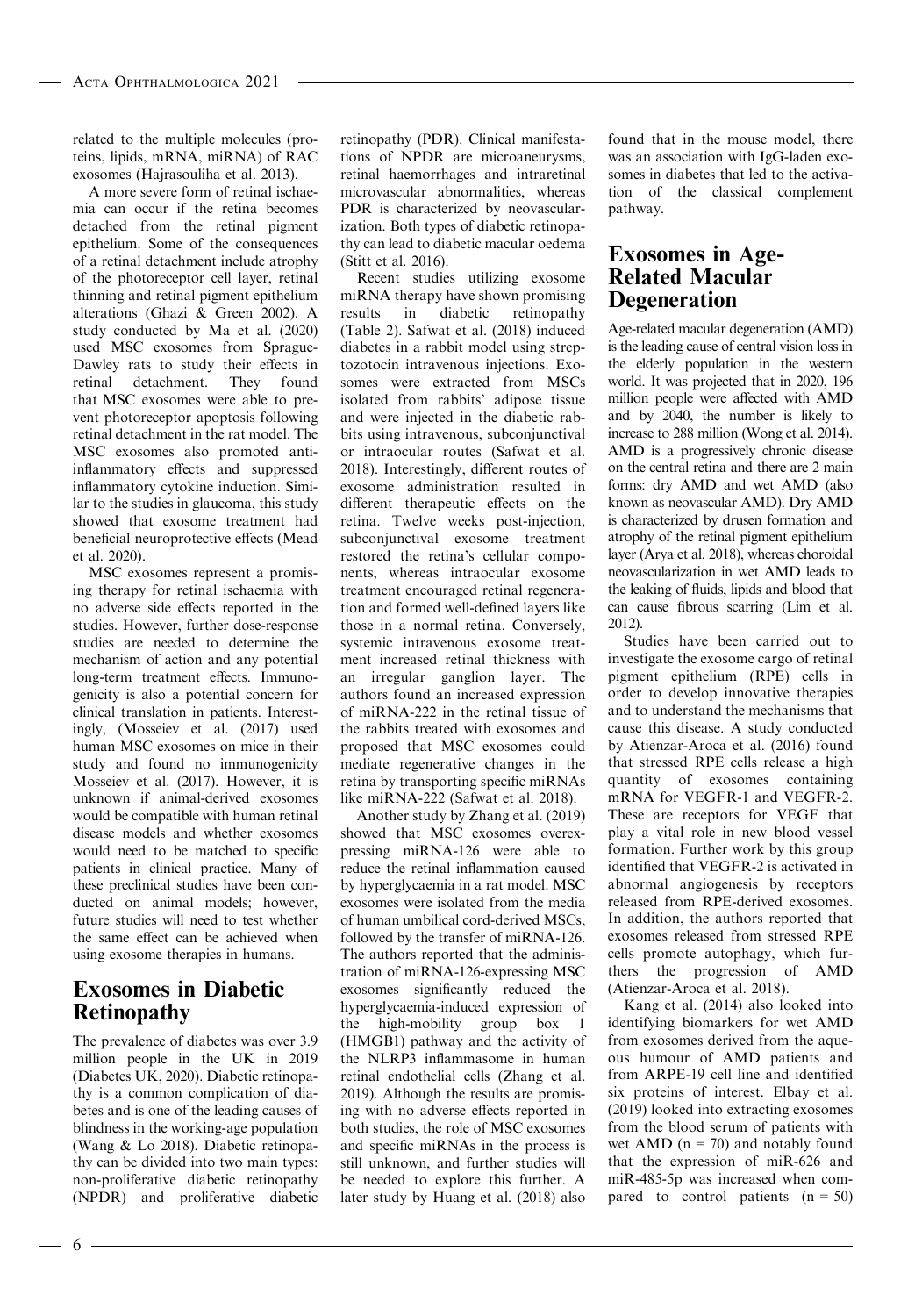(Table 2). However, an underexpression of miR-885-5p when compared to the control group was observed. Although these miRNAs could act as targets for future therapies, it cannot be confirmed whether these markers are the same for all forms of AMD. The authors pointed out that their sample size did not include subjects with early AMD, and therefore, it cannot be determined yet whether these markers could be used for patients with earlier stages of AMD or more subtle signs of the disease.

### Exosomes in Uveitis

Uveitis is a disease caused by inflammation of the iris, ciliary body, vitreous, retina or choroid (Seve et al. 2017). It can lead to irreversible visual loss if not treated in a timely manner, and current treatments include immunosuppressive therapy and corticosteroids (Chen & Sheu 2017). Exosome therapy has also been explored as a potential treatment in uveitis.

In one study, Bai et al. (2017) used Lewis rats which were induced with experimental autoimmune uveoretinitis (Table 2). Human MSC exosomes were shown to inhibit autoimmune response in the rat model, thereby protecting the retinal structure and rescuing retinal function. The effects of human MSC exosomes might be due to their cargo which are abundant in RNAs and proteins (Bai et al. 2017). The mechanism through which human MSC exosomes can act as an immunosuppressant remains unclear and will need to be assessed in future studies.

Shigemoto-Kuroda et al. (2017) carried out further work to support the role of human MSC exosome therapy in rat models. They found that the therapeutic efficacy of MSCs in suppressing inflammation correlated with the mRNA level of TNF- $\alpha$ -simulated gene 6 (TSG-6) in those MSCs. However, they reported that a challenge with human MSC exosome therapy is that exosomes are heterogeneous depending on their source and environment. Human MSC from different donors varied in their therapeutic effects in suppressing inflammation in vivo, and some human MSC had no positive therapeutic effect. This could act as a major limitation of exosome therapy in humans, as exosomes derived from a specific patient may have limited or no therapeutic effect. Exosomes could potentially be donated from other patients and used for treatment, but there is uncertainty on whether this would elicit a deleterious immune response. The source of exosomes thus needs careful consideration when developing MSC exosome therapies for use in patients in the future.

#### Exosomes in Optic Neuropathy

Optic neuropathy or optic atrophy refers to the pathological damage of the optic nerve or its blood supply. It is most commonly caused by optic neuritis and ischaemic optic neuropathy and can eventually lead to loss of vision (Dworak & Nichols. 2014). Optic nerve crush is an experimental disease model used in research to induce optic neuropathy. It leads to the loss of RGCs, which can be useful to understand the neuronal mechanisms and to develop new therapies (Tang et al. 2011). Crushing the optic nerve in the rodent model leads to an abrupt loss of RGCs after day 5, followed by a loss of 50% and over 90% by day 7 and day 14, respectively (Berkelaar et al. 1994).

Recent studies have looked at the neuroprotective effects of exosome therapies in optic neuropathy (Table 2). Mead and Tomarev (2017) found that BMSC exosomes promoted neuroprotection and neurogenesis of RGCs in primary retinal cultures. The authors also reported similar results in their in vivo studies, which were done over 21 days following optic nerve crush in Sprague-Dawley rats. As part of the treatment plan, exosomes were injected intravitreally every week after the optic nerve crush. The rats treated with BMSC exosomes only had a 30% loss of RGCs, whereas untreated rats displayed 80-90% loss of RGCs after 21 days following the optic nerve crush. BMSC exosomes promoted survival of RGCs and regeneration of their axons, and partially prevented RGC axonal loss and RGC dysfunction. BMSC exosomes contain several miRNAs, particularly miR-17-92, which downregulate the expression of phosphatase and tensin homolog (PTEN) and are an important suppressor of RGC axonal growth and survival (Zhang et al. 2017).

Pan et al. (2019) built on this study and used 18 adult Wistar rats that were divided into three groups. The first group were uninjured, untreated rats. The rats in the second group underwent optic nerve crush and were treated with exosomes derived from umbilical-cord MSC (UMSC), whereas the rats in the third group underwent optic nerve crush and were treated with saline. After three treatments with an interval of 1 week, the authors found that the UMSC exosomes significantly promoted RGC survival and glial cell activation compared to saline controls. However, UMSC exosomes were not able to promote axonal regeneration in the optic nerve like the BMSC exosomes (Mead & Tomarev 2017). The authors proposed that this could be due to the differences in miRNA cargo between BMSC exosomes and UMSC exosomes. The five most abundant miRNAs in human UMSC exosomes were miRNA-21-5p, miRNA-125b-5p, miRNA-23a-3p, miRNA-100-5p and let-7f-5p (Fang et al. 2016), whereas the five most abundant miRNAs in BMSC exosomes were miR-143-3p, miR-10b-5p, miR-486-5p, miR-22-3p and miR-21-5p (Baglio et al. 2015).

These studies demonstrated that the regular administration of BMSC exosomes had a beneficial neuroprotective effect. However, further dose-response studies will be required to determine the optimum dosage and frequency of treatment. Previous work in other disease models has shown that exosomes do not exert any therapeutic effects after six months (Mead et al. 2018). Further studies to investigate whether outcomes improve after long-term treatment will need to be carried out in the future. Moreover, since these studies showed limited therapeutic effects in the form of axonal regeneration for optic nerve injuries, it would be interesting to study the effects of exosomes from alternative sources and whether they could further improve the therapeutic effects.

#### **Discussion**

In recent years, there has been a growing interest in developing exosome therapies in ophthalmology. They are considered natural novel therapeutic agents largely due to their internal contents, in particular, their unique miRNA cargo. The studies discussed

 $-7-$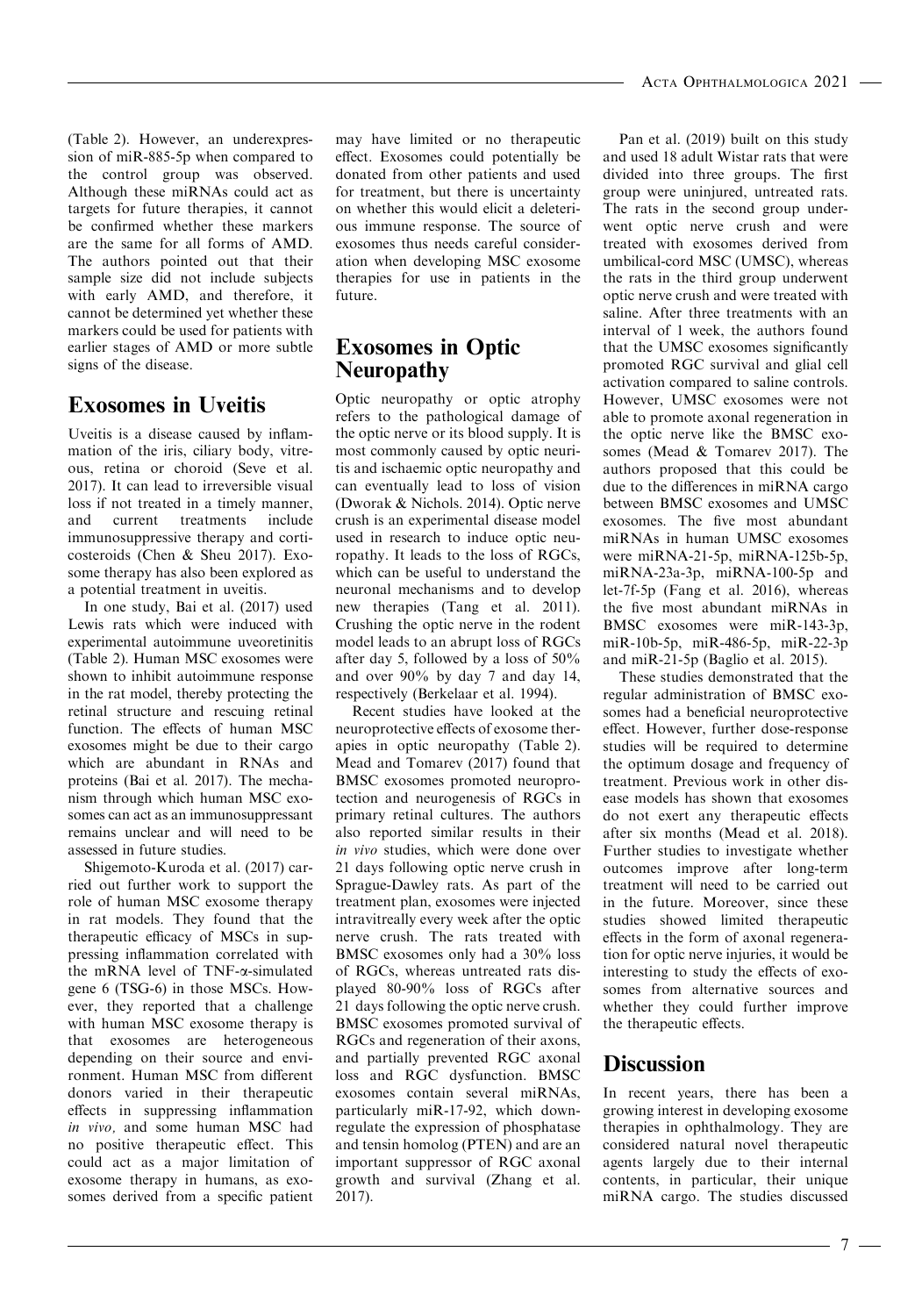in this review highlight the therapeutic effects of using exosomes extracted from various sources and their ability to induce desirable effects in overcoming common eye diseases. However, the studies did not conduct any experiments to assess toxicity, which is an important factor we must consider. We have limited information on whether there is any toxicity noted when administering exosome therapies in these studies. Zhu et al. (2017) reported minimal toxicity and immunogenicity when administering sustained doses of exosomes derived from HEK293T cells in mice. However, it cannot be concluded whether this would be the same for all exosomes from various sources.

While there are current alternative therapies looking into the use of lipid nano-molecules and gene-based therapies, one of the many challenges in creating a new drug complex is creating an efficient delivery system. Fortunately, exosomes offer the ability to be modified to allow specificity and due to their small size, they can overcome biological barriers that conventional medications and gene therapies are not able to do. It has been noted that exosomes are able to penetrate the most difficult of barriers, including the blood-brain barrier (Batrakova & Kim, 2015). However, a paper by Riau et al. (2019) highlighted the concerns regarding the sustained release of administered exosomes. When exosomes were injected, they were cleared from the blood circulation and accumulated in the liver, spleen, lung and gastrointestinal tract after only two hours. Topical application of exosomes poses the same concerns but are likely to clear at a much rapid rate due to the fluid turnover of tears or sweat. Moreover, with the variation in exosome extraction and purification, it may not be possible to mass produce exosomes that are of good quality to allow for continued administration to induce therapeutic effects (Ayala-Mar et al. 2019). Therefore, to facilitate treatment with smaller quantities of exosomes, it has been suggested to embed exosomes into hydrogel matrices to facilitate a sustained release and to prevent premature clearance, leading to a more localized and concentrated dosage at the target site. This can act as a promising solution to overcome the large quantities of exosomes required to elicit a therapeutic response (Riau et al. 2019).

As exosome technology is emerging, there is an element of experimental approach when extracting exosomes from various sources. Ludwig et al. (2019) concluded that currently there is no gold standard in exosome isolation, therefore, variation in isolation technique may influence the findings of studies using exosome therapies. In addition, there is also an unmet need for standardizing exosome quality and minimum standards of requirement before it can be clinically administered for treatment in patients (Xu et al. 2020).

Furthermore, underpinning the exact mechanisms by which many of these ocular diseases progress is imperative so that drugs can be created to target specific pathways. As exosomes are critical in cell-to-cell communication, understanding how the miRNA cargo differs in healthy and affected individuals may highlight key differences and potential prominent pathways of action. Hence, the approach to extract exosomes to identify key biomarkers could determine whether it may be beneficial to upregulate or downregulate specific pathways. Many ocular diseases are polygenic and are, therefore, influenced by many pathways. In glaucoma, some of the key pathways include  $TGF- $\beta$  signalling,$ Phosphatase and Tensin Homologue (PTEN) Pathway and Rho Kinase, which can be activated by a variety of factors including Wnt (Gauthier & Liu, 2017). While the studies discussed in this review highlighted the impact of naturally occurring miRNAs, exosomes present an opportunity to be modified and used as an organic nanovesicle. There is a potential to create exosomes with modifications, such as additional regulating molecules like siRNAs, to further enhance the existing benefits of exosome therapies (Fernando et al. 2018; Gupta et al. 2021; Sanghani et al. 2021). Another approach could also be to create nanovesicles with targeting moieties (Tagalakis et al. 2017) and the addition of natural glycosides (Weng et al. 2015) that could increase the uptake of exosomes in the cells of interest and promote the release of their cargos into the cytoplasm.

While interest in this field continues to grow, we require further in-depth in vivo studies that may translate into human clinical trials. As highlighted above, to our knowledge, there is currently only one clinical trial underway but we expect this number to grow in the future. It would also be interesting to compare if the elicited therapeutic effects of exosome therapies are an improvement to current treatment options available to patients and which treatment option offers the best long-term prospects in reducing ocular diseases.

#### Conclusion

Currently, the possibility of exploring exosome therapies to overcome ophthalmological diseases proves to be a promising field. However, it is yet to be determined whether these therapeutic effects can be replicated in human clinical trials. If these prove successful, it should be investigated whether they will have the same long-term desirable outcomes and minimal adverse effects. There is also a need to standardize the techniques associated with exosome extraction and to determine a universal standard of exosome quality before any form of exosome therapy can be offered to patients with ocular diseases.

#### References

- Allenson K, Castillo J, San Lucas FA et al. (2017): High prevalence of mutant KRAS in circulating exosome-derived DNA from early-stage pancreatic cancer patients. Ann Oncol 28: 741–747.
- Almasieh M, Wilson AM, Morquette B, Cueva-Vargas JL & Di Polo A (2012): The molecular basis of retinal ganglion cell death in glaucoma. Prog Retin Eye Res 31: 152– 181.
- Arya M, Sabrosa AS, Duker JS & Waheed NK (2018): Choriocapillaris changes in dry agerelated macular degeneration and geographic atrophy: a review. Eye Vision (London) 5: 22.
- Atienzar-Aroca S, Flores-Bellver M, Serrano-Heras G et al. (2016): Oxidative stress in retinal pigment epithelium cells increases exosome secretion and promotes angiogenesis in endothelial cells. J Cell Mol Med 20: 1457–1466.
- Atienzar-Aroca S, Serrano-Heras G, Freire Valls A et al. (2018): Role of retinal pigment epithelium-derived exosomes and autophagy in new blood vessel formation. J Cell Mol Med 22: 5244–5256.
- Ayala-Mar S, Donoso-Quezada J, Gallo-Villanueva RC, Perez-Gonzalez VH & Gonzalez-Valdez J (2019): Recent advances and challenges in the recovery and purification of cellular exosomes. Electrophoresis 40: 3036–3049.
- Baglio SR, Rooijers K, Koppers-Lalic D et al. (2015): Human bone marrow- and adipose-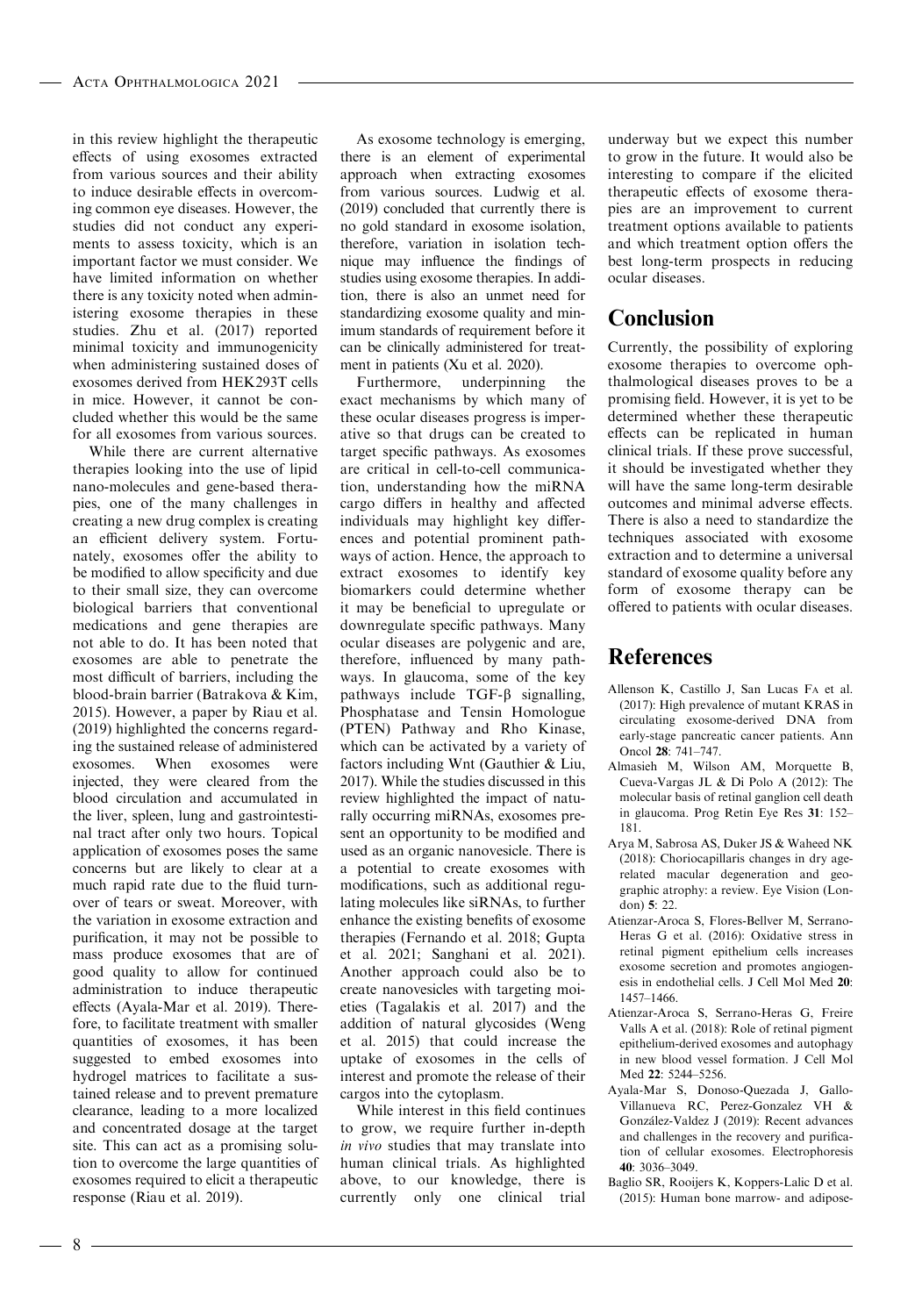mesenchymal stem cells secrete exosomes enriched in distinctive miRNA and tRNA species. Stem Cell Res Ther 6: 127.

- Bai L, Shao H, Wang H et al. (2017): Effects of Mesenchymal Stem Cell-Derived Exosomes on Experimental autoimmune uveitis. Sci Rep 7: 4323.
- Batrakova EV & Kim MS (2015): Using exosomes, naturally-equipped nanocarriers, for drug delivery. J Control Release 219: 396–405.
- Berkelaar M, Clarke DB, Wang YC, Bray GM & Aguayo AJ (1994): Axotomy results in delayed death and apoptosis of retinal ganglion cells in adult rats. J Neurosci 14: 4368– 4374.
- Borrelli DA, Yankson K, Shukla N, Vilanilam G, Ticer T & Wolfram J (2018): Extracellular vesicle therapeutics for liver disease. J Controlled Release 273: 86–98.
- Chen S & Sheu S (2017): Recent advances in managing and understanding uveitis. F1000 Res 6: 280.
- Diabetes UK. Diabetes Prevalence 2019. (2020). Retrieved from: [https://www.diabe](https://www.diabetes.org.uk/professionals/position-statements-reports/statistics/diabetes-prevalence-2019) [tes.org.uk/professionals/position-stateme](https://www.diabetes.org.uk/professionals/position-statements-reports/statistics/diabetes-prevalence-2019) [nts-reports/statistics/diabetes-prevalence-](https://www.diabetes.org.uk/professionals/position-statements-reports/statistics/diabetes-prevalence-2019)[2019](https://www.diabetes.org.uk/professionals/position-statements-reports/statistics/diabetes-prevalence-2019) (Accessed 17th May 2020).
- Dismuke WM, Challa P, Navarro I, Stamer WD & Liu Y (2015): Human aqueous humor exosomes. Exp Eye Res 132: 73– 77.
- Dworak DP & Nichols J (2014): A review of optic neuropathies. Dis Mon 60: 276–281.
- Elbay A, Ercan C, Akbaş F, Bulut H  $\&$ Ozdemir H (2019): Three new circulating microRNAs may be associated with wet agerelated macular degeneration. Scand J Clin Lab Invest 79: 388–394.
- Fais S, O'Driscoll L, Borras FE et al. (2016): Evidence-based clinical use of nanoscale extracellular vesicles in nanomedicine. ACS Nano 10: 3886–3899.
- Fang S, Xu C, Zhang Y et al. (2016): Umbilical-cord-derived mesenchymal stem cell-derived exosomal MicroRNAs suppress myofibroblast differentiation by inhibiting the transforming growth Factor-beta/ SMAD2 pathway during wound healing. Stem Cells Transl Med 5: 1425–1439.
- Fernando O, Tagalakis AD, Awwad S, Brocchini S, Khaw PT, Hart SL & Yu-Wai-Man C (2018): Development of targeted siRNA nanocomplexes to prevent fibrosis in experimental glaucoma filtration surgery. Mol Ther 26: 2812–2822.
- Flaxman SR, Bourne RRA, Resnikoff S et al. (2017): Global causes of blindness and distance vision impairment 1990–2020: a systematic review and meta-analysis. Lancet Global Health 5: e1221–e1234.
- Frydrychowicz M, Kolecka-Bednarczyk A, Madejczyk M, Yasar S & Dworacki G (2014): Exosomes - structure, biogenesis and biological role in non-small-cell lung cancer. Scand J Immunol 81: 2–10.
- Gauthier AC & Liu J (2017): Epigenetics and signaling pathways in glaucoma. Biomed Res Int 2017: 5712341.
- Ghazi NG & Green WR (2002): Pathology and pathogenesis of retinal detachment. Eye (London) 16: 411–421.
- Gupta A, Kafetzis KN, Tagalakis AD & Yu-Wai-Man C (2021): RNA therapeutics in ophthalmology - translation to clinical trials. Exp Eye Res 205: 108482.
- Hajrasouliha AR, Jiang G, Lu Q, Lu H, Kaplan HJ, Zhang HG & Shao H (2013): Exosomes from retinal astrocytes contain antiangiogenic components that inhibit laser-induced choroidal neovascularization. J Biol Chemist 288: 28058–28067.
- Henson DB & Thampy R (2005): Preventing blindness from glaucoma: better screening with existing tests should be the priority. BMJ 331: 120–121.
- Huang C, Fisher KP, Hammer SS, Navitskaya S, Blanchard GJ & Busik JV (2018): Plasma exosomes contribute to microvascular damage in diabetic retinopathy by activating the classical complement pathway. Diabetes 67: 1639–1649.
- Kang G-Y, Bang JY, Choi AJ et al. (2014): Exosomal proteins in the aqueous humor as novel biomarkers in patients with neovascular age-related macular degeneration. J Proteome Res 13: 581–595.
- Kastelowitz N & Yin H (2014): Exosomes and microvesicles: identification and targeting by particle size and lipid chemical probes. ChemBioChem 15: 923–928.
- Khalid A, Persano S, Shen H, Zhao Y, Blanco E, Ferrari M & Wolfram J (2017): Strategies for improving drug delivery: nanocarriers and microenvironmental priming. Exp Opin Drug Deliv 14: 865–877.
- Lee B, Kang I & Yu K (2021): Therapeutic features and updated clinical trials of mesenchymal stem cell (MSC)-derived exosomes. J Clin Med 10: 711.
- Lee SJ, Vogelsang G & Flowers MED (2003): Chronic graft-versus-host disease. Am Soc Blood Marrow Transplantat 9: 215–233.
- Lemp MA, Baudouin C, Baum J et al. (2007): The definition and classification of dry eye disease: report of the definition and classification subcommittee of the international dry eye workshop. Ocular Surface 5: 75–92.
- Lerner N, Schreiber-Avissar S & Beit-Yannai E (2020): Extracellular vesicle-mediated crosstalk between NPCE cells and TM cells result in modulation of Wnt signalling pathway and ECM remodelling. J Cell Mol Med 24: 4646–4658.
- Lim LS, Mitchell P, Seddon JM, Holzm FG & Wong TY (2012): Age-related macular degeneration. The Lancet 379: 1728–1738.
- Liu Y, Bailey JC, Helwa I et al. (2016): A common variant in MIR182 Is associated with primary open-angle glaucoma in the neighborhood consortium. Invest Ophthalmol Vis Sci 57: 4528–4535.
- Ludwig N, Whiteside TL & Reichert TE (2019): Challenges in exosome isolation and analysis in health and disease. Int J Mol Sci 20: 4684.
- Ma M, Li B, Zhang M et al. (2020): Therapeutic effects of mesenchymal stem cell-

derived exosomes on retinal detachment. Exp Eye Res 191: 107899.

- Mead B, Ahmed Z & Tomarev S (2018b): Mesenchymal stem cell-derived small extracellular vesicles promote neuroprotection in a genetic DBA/2J mouse model of glaucoma. Invest Ophthalmol Vis Sci 59: 5473– 5480.
- Mead B, Amaral J & Tomarev S (2018a): Mesenchymal stem cell-derived small extracellular vesicles promote neuroprotection in rodent models of glaucoma. Invest Ophthalmol Vis Sci 59: 702–714.
- Mead B, Chamling X, Zack DJ, Ahmed Z & Tomarev S (2020): TNFa-mediated priming of mesenchymal stem cells enhances their neuroprotective effect on retinal ganglion cells. Invest Ophthalmol Vis Sci 61: 6.
- Mead B & Tomarev S (2017): Bone marrowderived mesenchymal stem cells-derived exosomes promote survival of retinal ganglion cells through miRNA-dependent mechanism. Stem Cells Transl Med 6: 1273–1285.
- Minhas G, Morishita R & Anand A (2012): Preclinical models to investigate retinal ischemia: advances and drawbacks. Front Neurol 3: 75.
- Mosseiev E, Anderson JD, Oltjen S, Goswami M, Zawadzki RJ, Nolta JA & Park SS (2017): Protective effect of intravitreal administration of exosomes derived from mesenchymal stem cells on retinal ischemia. Curr Eye Res 42: 1358–1367.
- Pan D, Chang X, Xu M et al. (2019): UMSCderived exosomes promote retinal ganglion cells survival in a rat model of optic nerve crush. J Chem Neuroanat 96: 134–139.
- Pflugfelder SC, Geerling G, Kinoshita S et al. (2007): Management and therapy of dry eye disease: report of the management and therapy subcommittee of the international dry eye workshop. Ocular Surface 5: 163–178.
- Riau AK, Ong HS, Yam GH & Mehta JS (2019): Sustained delivery system for stem cell-derived exosomes. Front Pharmacol 10: 1368.
- Roberson CD, Atay S, Gercel-Taylor C & Taylor DD (2011): Tumor-derived exosomes as mediators of disease and potential diagnostic biomarkers. Cancer Biomarkers 8: 281–291.
- Safwat A, Sabry D, Ragiae A, Amer E, Mahmoud RH & Shamardan RM (2018): Adipose mesenchymal stem cells-derived exosomes attenuate retina degeneration of streptozotocin-induced diabetes in rabbits. J Circ Biomarkers 7: 1849454418807827.
- Sanghani A, Kafetzis KN, Sato Y, Elboraie S, Fajardo-Sanchez J, Harashima H, Tagalakis AD & Yu-Wai-Man C (2021): Novel PEGylated lipid nanoparticles have a high encapsulation efficiency and effectively deliver MRTF-B siRNA in conjunctival fibroblasts. Pharmaceutics 13: 382.
- Sanz-Rubio D, Martin-Burriel I, Gil A, Cubero P, Forner M, Khalyfa A & Marin JM (2018): Stability of circulating exosomal miRNAs in healthy subjects. Sci Rep 8: 10306.